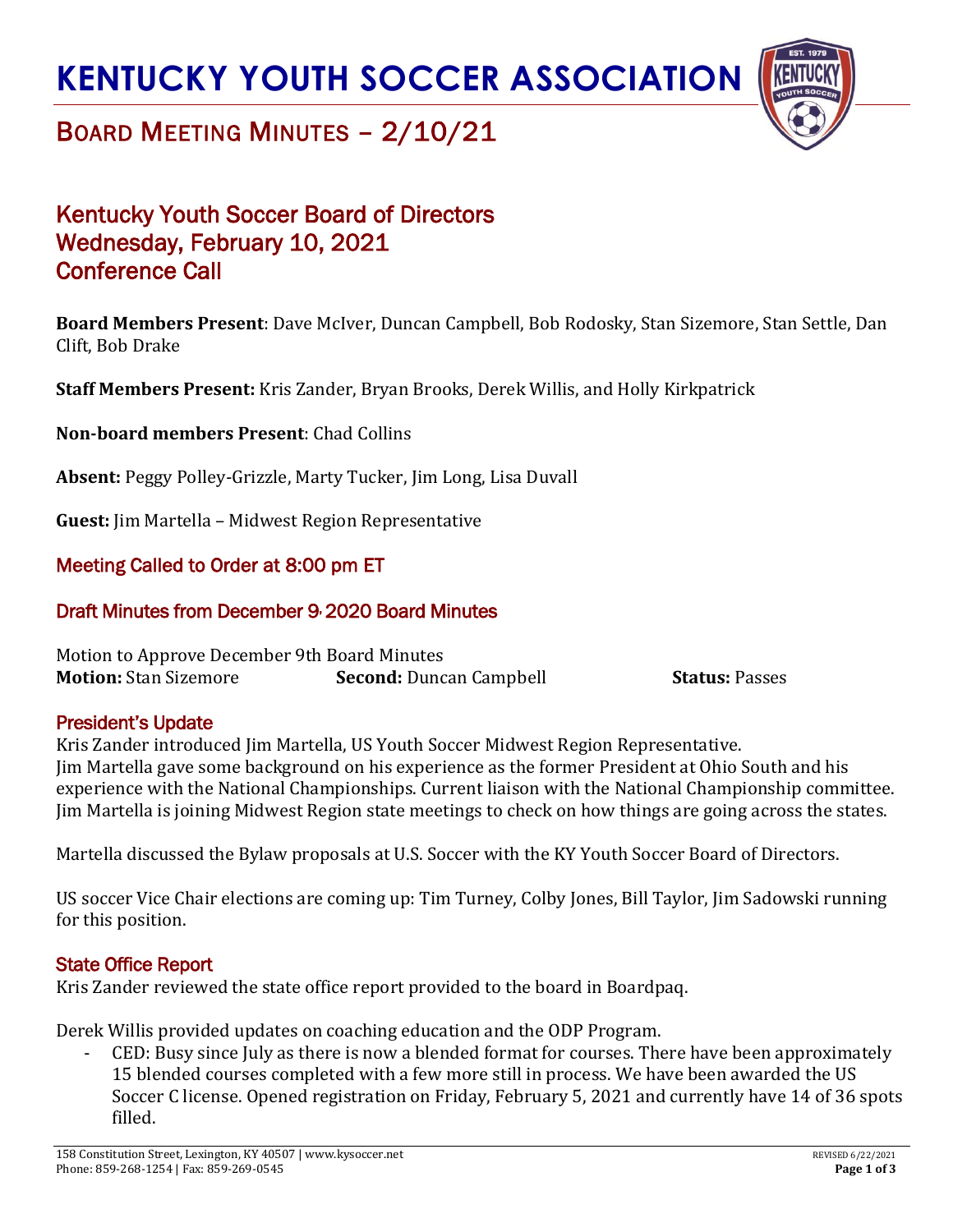

## BOARD MEETING MINUTES – 2/10/21

- ODP: Participated in friendlies in Murfreesboro, Tennessee and Indianapolis, Indiana. We have held most of the programming for the year. Last weekend cancelled due to weather. This weekend is pushed back a week in Elizabethtown.
	- o No Midwest Regional event in Saginaw, Michigan for summer 2021. Canceled due to Covid-19 concerns
- Veo Partnership Derek Willis discussed how this will be used for CED and ODP as well as additional program. Veo is a self-controlled camera that we can use for development across the board.

### Finance Committee

Dan Clift provided updates on KYSA PPP loans. We have applied for 2<sup>nd</sup> round of the PPP and have since received those funds.

Kris Zander filed paperwork for forgiveness for the first round of PPP

Employee Retention Program update – Committee is doing research to see if KY Youth Soccer is eligible for this federal program in 2021.

Clift reviewed the Statement of Financial Activity noting that the organization is fiscally sound, despite reduction in revenue.

Statement of Financial Position reviewed by Dan Clift.

Kris Zander reviewed the final 2020.2021 budget for the BOD. Completion of the full year budget was delayed due to Covid-19 causing unclarity on KYSA programming for the fiscal year. The state council, was notified of the delay at the virtual AGM in August of 2020

#### **Finance committee standing recommendations**

| Motion to approve the 20.21 budget as presented                        |                                |                       |
|------------------------------------------------------------------------|--------------------------------|-----------------------|
| <b>Motion: Duncan Campbell</b>                                         | <b>Second: Bob Rodosky</b>     | <b>Status: Passes</b> |
| Motion to approve - Pursue the Employee retention program for 2020 and |                                |                       |
| 2021 Motion: Stan Sizemore                                             | <b>Second: Duncan Campbell</b> | <b>Status: Passes</b> |

Motion to give authority to the Executive Director to transfer funds from checking (operating) account(s) to short-term investment account of up to \$100,000 with the approved of the President or Treasurer. **Motion**: Bob Rodosky **Second**: Duncan Campbell **Status**: Passes

#### Governance Committee